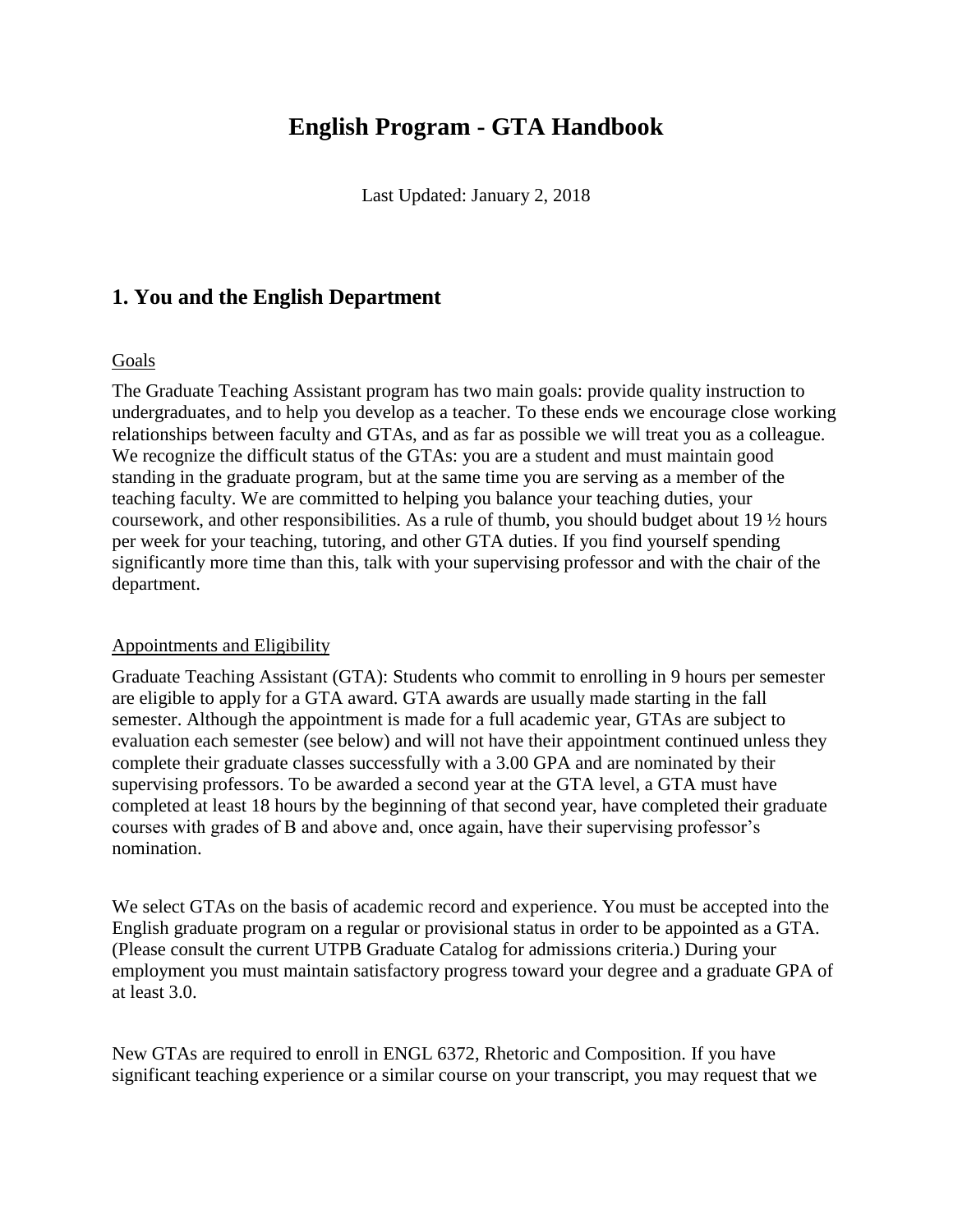waive this requirement. All GTAs are expected to participate in departmental colloquia and workshops.

### Responsibilities

First year GTAs will perform 19 ½ hours of service per week, as follows:

- Assist a professor in a class, preferably a sophomore or freshman level course.
- Grade tests and papers under the professor's supervision.
- Teach 3 or 4 sessions of the class in which they assist under the professor's supervision.
- Conduct research as required by the professor.

### Second Year GTAs:

• Those who have completed at least 18 hours toward their degree will teach one section of Freshman English per semester.

#### Evaluation

To help you grow as a teacher, you will be evaluated frequently. Prior to earning 18 hours toward your degree, you will be observed teaching and will receive a written evaluation from the professor you assist each semester. Once you are teaching your own section of Freshman English, you will be observed and evaluated twice in your first semester. The first observation will be made by a tenured or tenure track instructor chosen by you. (If you have no preference, an observer/mentor will be chosen for you.) The purpose of the first visit will be to discuss and describe means for improving your teaching. The observation is unofficial and part of your mentoring process. The second observation will be official and will be made by a tenure track faculty member chosen by the English Chair. The observer will submit a written report to the Chair, the Head of Freshman English, and the GTA Coordinator. The purpose of the report is to describe your teaching strengths and weaknesses and provide both encouragement and ideas for improvement. While these evaluations are mainly intended to contribute to your professional development, they will also determine your suitability for reappointment. All reports and evaluations will be kept on file by the Chair and will be available for your perusal. In the case of a weak evaluation, you may request a return visit by the same reviewer. After receiving two satisfactory evaluations in the first semester, there will be an initial evaluation in the second semester. There will be a second observation only if the first one is not satisfactory.

The faculty who observe and evaluate your teaching will use various criteria, including, but not necessarily limited to, the following: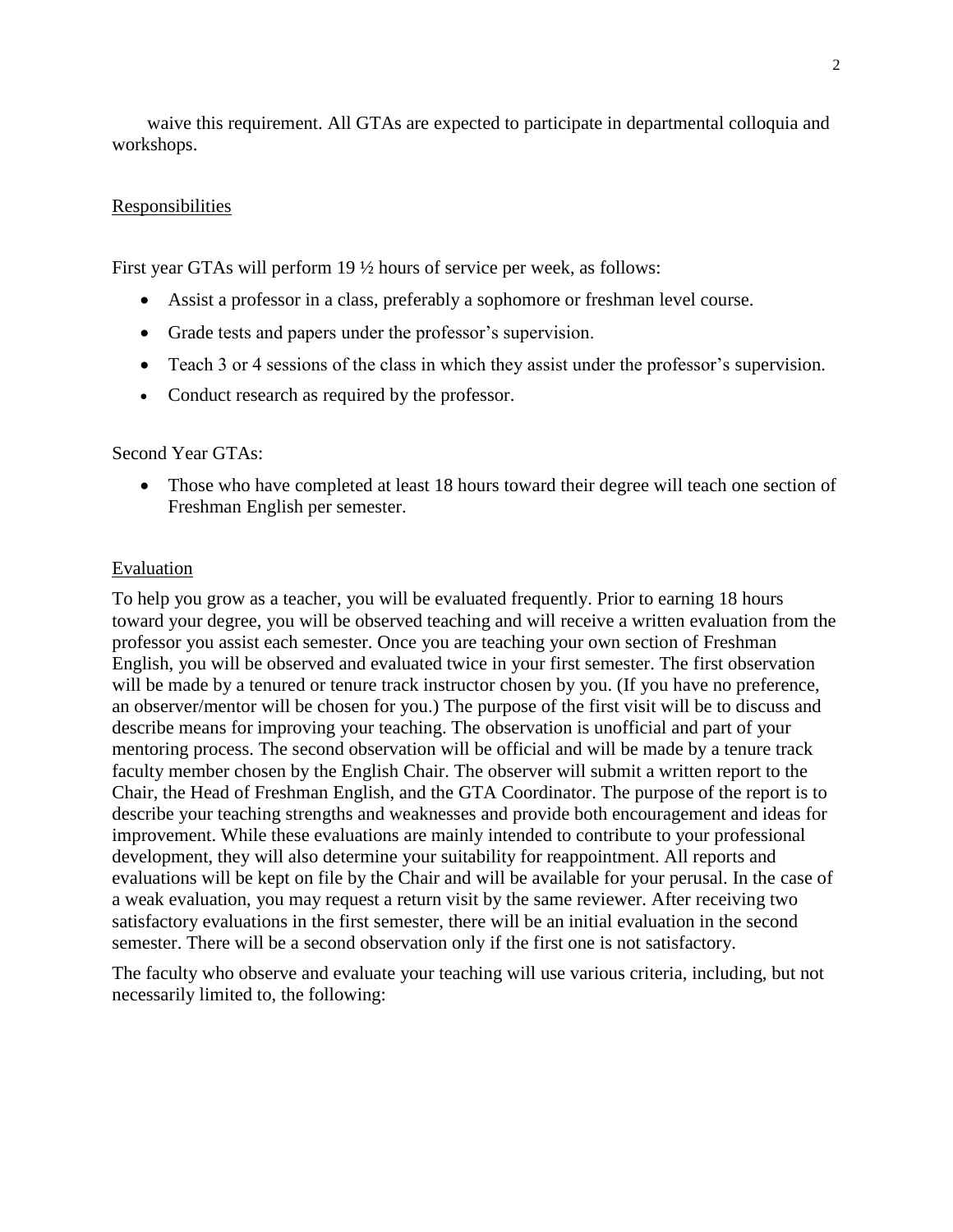### For Workshop or Studio Classroom Formats

- 1) Did the GTA provide, either during class or previously, adequate materials to prepare the students for the workshop task(s) assigned? Were workshop tasks adequately defined? What signs could you detect that the workshop tasks are linked to future tasks and skills that the students will be asked to master?
- 2) Did the students seem comfortable working with one another in an evaluative environment? Were all or most of the students contributing actively to the activity? Did they show enthusiasm for the task? Were there signs that most of the students were accomplishing the goals of the workshop?
- 3) What contributions has the GTA made toward making the students feel comfortable working together in an evaluative environment? What kind of rapport has the GTA established with the students? In what ways does that rapport work for or against creating an effective workshop environment?
- 4) How many students were in attendance? Does that represent a majority or a minority? Do you detect signs that the GTA may be having trouble motivating students to attend regularly? Can you discern the cause of the problem?

### For Discussion/Lecture Format:

- 1) What has the lecturer/discussion leader done to outline and define the goals of the class? What signs can you see that students (especially through their class participation and questions) understood the goals?
- 2) Describe the procedure whereby the GTA sought to obtain those goals. What kinds of questions were implemented to invoke discussion? What were some basic organizational devices used in the lecture portion of the class? What kinds of audio/visual devices were used? In general, what signs can you describe that strongly indicate that the teacher obtained all or most of the class goals?
- 3) Describe the rapport between GTA and students. Did people express themselves freely in a constructive manner? Were discussions helping the teacher and their classmates achieve a common goal? Did a majority of students participate or seem attentive? Overall, how did the rapport between the students and their teacher contribute or fail to contribute to an effective class?
- 4) How many of the enrolled students attended? Does attendance seem to be a problem in the class?

Copies of all written evaluations of your teaching will be sent to you and to the English Chair, Head of Freshman English, and GTA Coordinator.

### GTA Files and Teaching Portfolios

After a written teaching evaluation is submitted to the English Chair and the College Dean, it will be placed on file in the Literature computer drive which is accessible to authorized faculty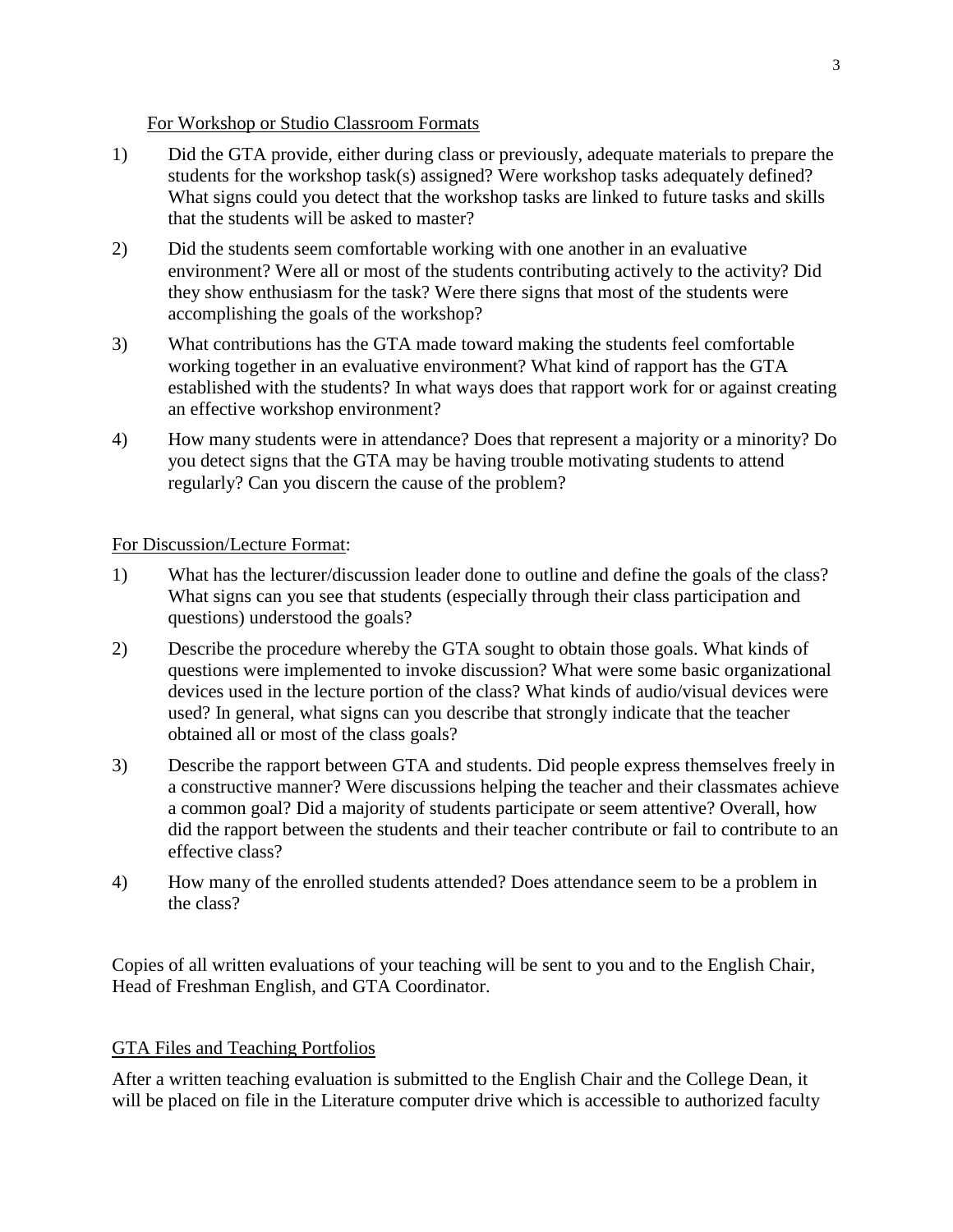only. You are encouraged to keep a teaching portfolio which will contain sample syllabi, handouts, writing prompts for paper assignments, workshop prompts, exams, quizzes, model student papers, intermediate drafts of student papers with your comments, and any other materials that you think give some indication of the type and quality of instruction provided in your classes. Essentially, the materials in the portfolio should provide reviewers a sense of the quality, focus, and scope of your teaching. You are urged to include a cover letter describing your teaching methodology, as it has evolved out of the mentoring process. The letter should also show how the materials in the portfolio illustrate the techniques used to realize that methodology in the classroom. You will find this material useful when applying for jobs.

#### End-of-Semester Review and Reappointment

At the end of each semester, the Head of Freshman English, the English Chair, and the Head of the English Graduate program will meet to review your progress and discuss your performance. The purpose of this review is to determine whether additional mentoring or aid--and of what kind--may be needed to help you improve your teaching skills.

You may appeal negative classroom evaluations by contacting the English Chair. If you are dismissed without renewal of contract, no appeal process exists.

### Professionalism

You are expected to act professionally in all your dealings with students, other GTAs, the English Department faculty, and the university community. This means supporting all university and departmental instructional policies and promptly bringing any problems or questions about appropriate conduct to the attention of your mentor and other members of the department.

#### Absences

As is expected of regular faculty, you, too, are expected (except in cases of serious or contagious illness or emergency) to be present and on time for all class meetings, whether it be your own ENGL 1301/02 class or a class in which you are assisting. If you are going to be late or absent, it is your responsibility to contact whomever you are directly responsible to AND one of the following: the English Chair, the GTA Coordinator, the Freshman English Coordinator. Please do not ask your fellow GTAs to relay messages for you.

If --for whatever reason--you miss more than the equivalent of 25% of the semester in any one aspect of your GTA assignment, you will be dismissed from your employment as a GTA. You may be eligible for reappointment the following semester, depending upon the circumstances and reasons for the excessive absences.

#### Resources

For anything having to do with your teaching duties, you will have full access to the equipment, supplies, and services of the Department of Literature and Languages, including assistance by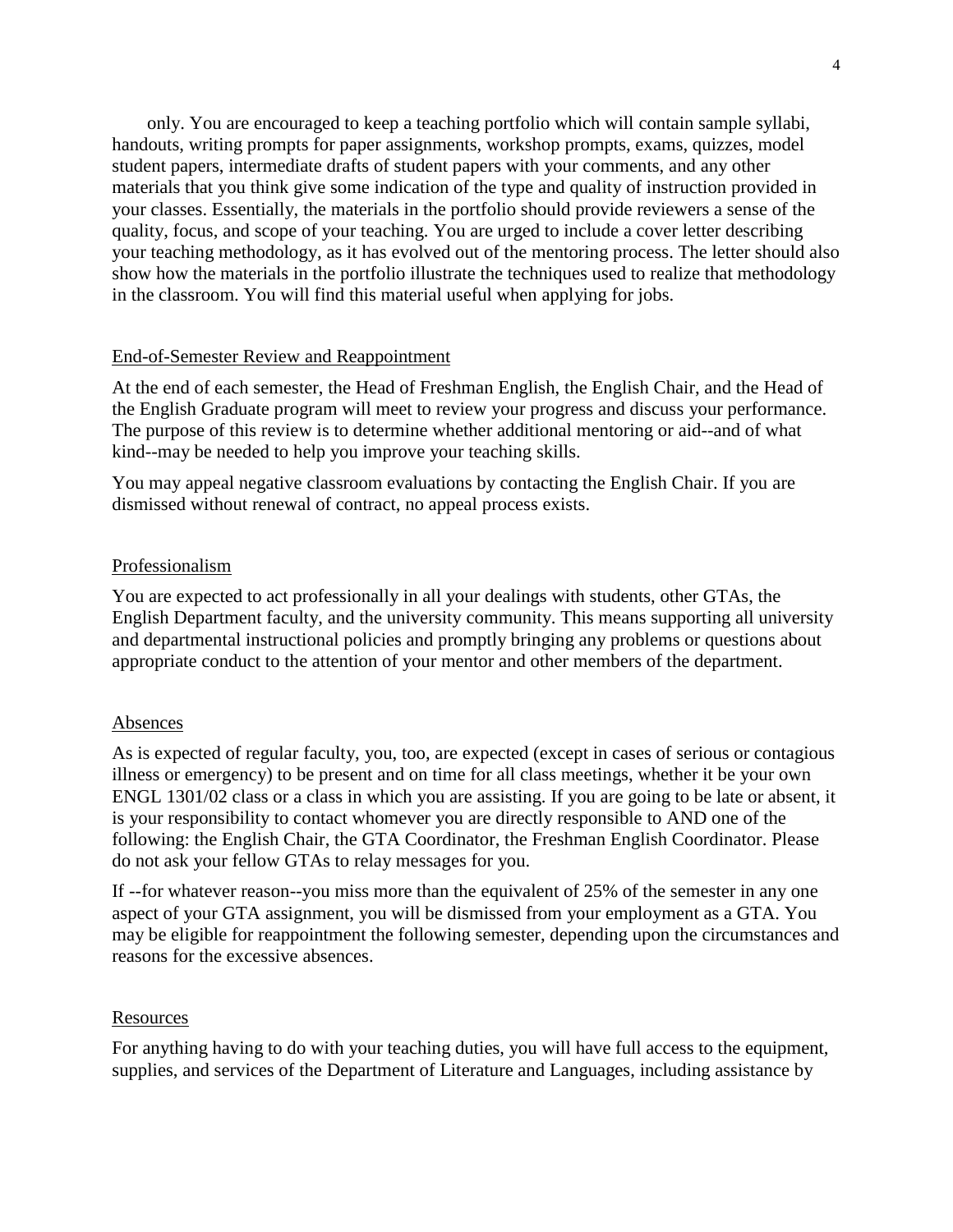the department secretary and by work-study students. Special requests should go to the English Chair or a faculty member.

### **2. GTAs in Freshman English**

The following are intended as guidelines, not rigid rules.

### Duties

All Freshman English sections will follow the program's stated goals and objectives. You will have primary responsibility for your own sections: running the course on a day-to-day basis, preparing materials, reading papers, handling difficulties and assigning grades. In addition to meeting your classes, you will hold at least two weekly office hours per section.

### Course Descriptions

Together, Composition I/II emphasize academic (transactional, critical) writing rather than personal (expressive) writing, although the latter has an important place in students' discovery of interest in and commitment to the ideas and topics that may be handled in the former way. Composition I begins with expressive writing, moving toward more analytical and persuasive strategies by the end of the semester. Composition II then focuses and expands on analysis, argumentation and research. See the UTPB website for sample syllabi.

#### Placement

Students are placed on the basis of directed self-placement, or on the basis of dual enrollment, AP courses or transfer courses. This process is reliable, but errors are possible. If a student is strikingly out of place in a course, encourage the student to switch into a more appropriate course. All section changes must be completed by the last day to add a course.

#### Class Meetings and Conferences

Because individualized instruction contributes significantly to improvement in writing, instructors are encouraged to have substantial (15-30 minutes) individual conferences outside of class. If you would like to designate an occasional class for individual conferences, please consult with the Head of Freshman English. In addition to the substantial individual conferences, instructors may use class time for mini-conferences while students are engaged in group or individual projects.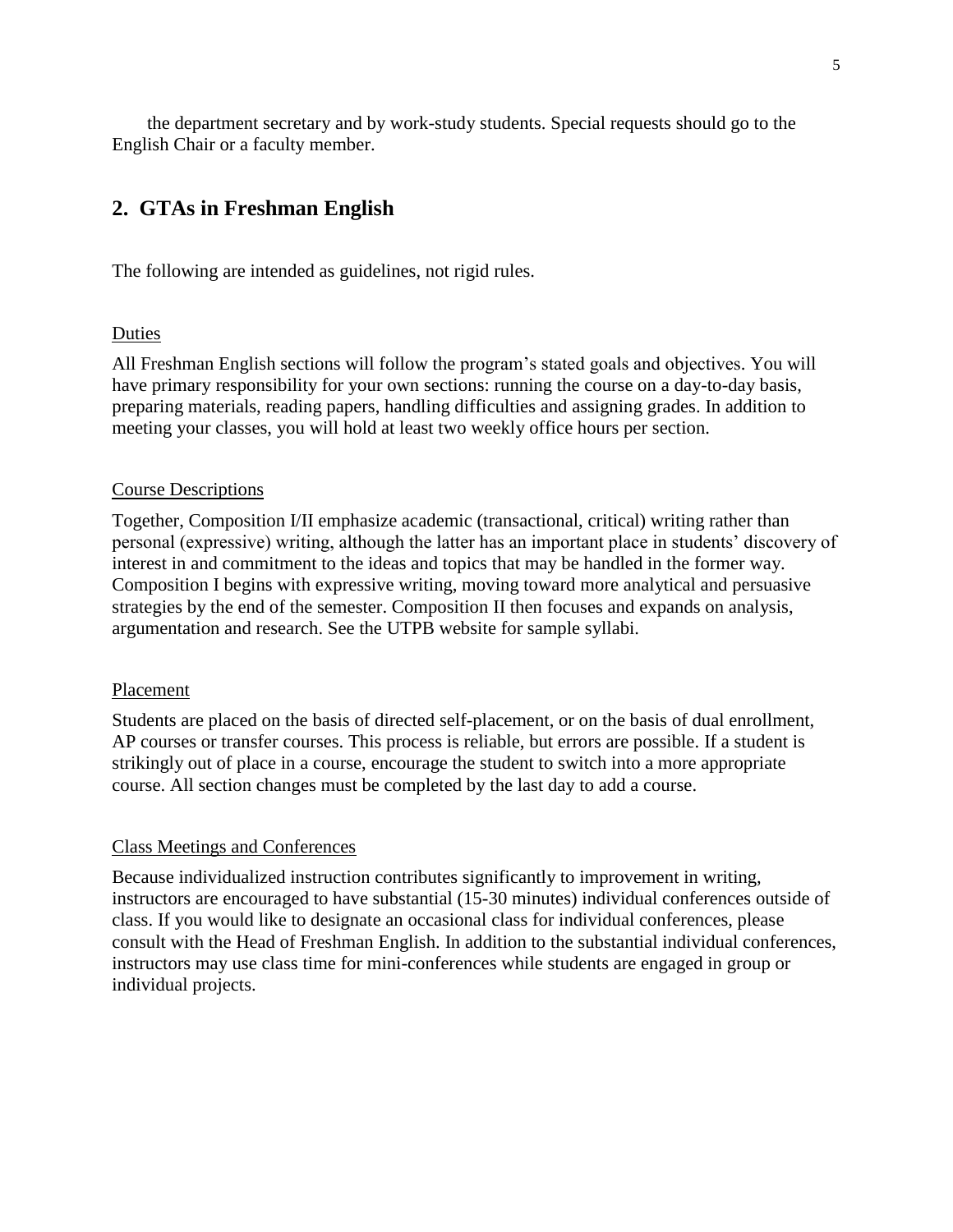### Teaching the Writing Process

Our approach in English 1301/1302 emphasizes the writing process, in which students do multiple drafts of several papers. At least four of the papers to be assigned in English 1301 should receive commentary by the instructor in a rough or intermediate draft stage and by peers in either a rough or an intermediate draft stage. The instructor's commentary may be either written or oral but in either case should be detailed. However, the instructor should not correct. Model and coach, yes; correct, no. Commentary should be appropriate to the draft stage: ideas, focus, thesis at the rough stage; organization, development, paragraphing at the early intermediate stage; sentence mechanics and style at the later intermediate stage.

### The Curriculum

All Freshman English sections will focus on the official goals and objectives for the course. Experienced teachers are encouraged to develop their own curriculum and assignments within the framework of the stated goals and objectives. Be sure to consult the official UTPB calendar for important dates and holidays each semester. See Rebecca Babcock for objectives, sample syllabi and rubrics for English 1301 and 1302.

### **3. GTAs in other English classes**

### Duties

Specific duties for GTAs in sophomore and junior level classes will vary somewhat from course to course. Be sure you contact the professor with whom you will be working at least a few weeks before the start of the semester to discuss and define these duties and begin preparing for the course. In general, you will be responsible for attending all class meetings, for sharing the grading of exams and papers, for holding two office hours each week, and for conducting lectures and/or leading discussions two or three times.

#### Writing in Sophomore and Junior English

Although completion of the Freshman English requirement is a prerequisite for our sophomore courses, and one sophomore course is a prerequisite for many of our junior courses, many students in sophomore and junior courses will still need special assistance with their writing. Writing instruction in these courses should concentrate on writing about the subject matter; students with more fundamental weaknesses in grammar, organization, editing etc. should be referred to the professor. The Success Center is also available for help at all stages of the writing process. Remember that your objective is to help students master the course content, not to provide instruction in basic writing.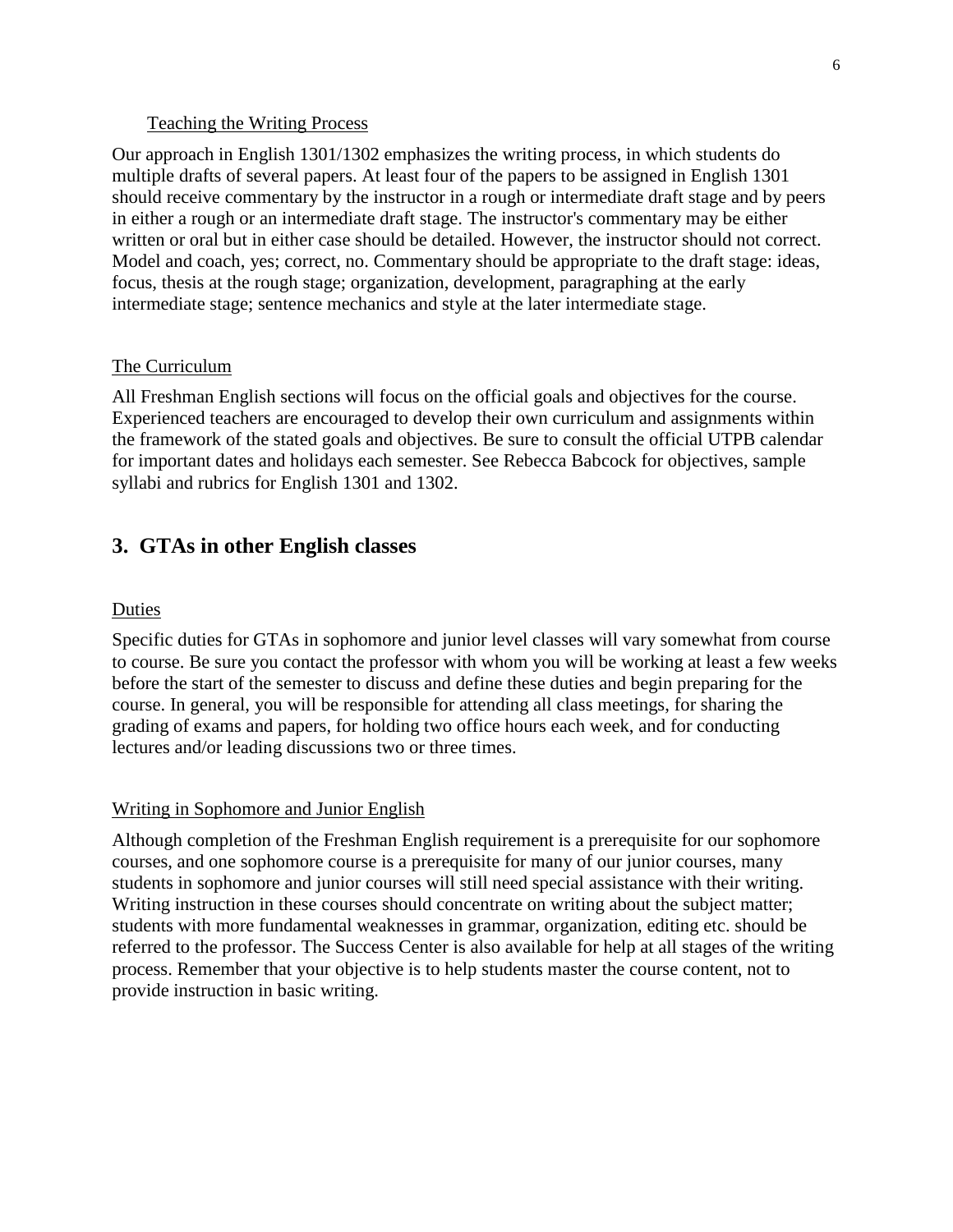## **4. Important Contact Information**

- **Sophia Andres**, Professor of English, Kathlyn Cosper Dunagan Professor in Humanities  $0.552 - 2293$ 
	- o [andres\\_s@utpb.edu](mailto:andres_s@utpb.edu)
- **Rebecca Babcock**, William and Ordelle Watts Professor of English, Chair of the Dept. of Literature and Languages, Freshman English Coordinator
	- $0.552 2304$
	- o [babcock\\_r@utpb.edu](mailto:babcock_r@utpb.edu)
- **Jason Lagapa**, Associate Professor of English
	- o 552-2301
	- o [lagapa\\_j@utpb.edu](mailto:lagapa_j@utpb.edu)
- **Todd Richardson**, Associate Professor of English, Head of Graduate Program
	- o 552-2294
	- o [richardson\\_t@utpb.edu](mailto:richardson_t@utpb.edu)
- **Mark Wildermuth**, Professor of English and Kathlyn Cosper Dunagan Professor in **Humanities** 
	- $0.552 2296$
	- o [wildermuth\\_m@utpb.edu](mailto:wildermuth_m@utpb.edu)
- **Karen Aycock**, Administrative Assistant
	- $\circ$  552-2280 or 552-2281

## **5. Planning Your Two Years as a GTA**

The English GTA award is based on the assumption that a diligent, motivated, well-prepared student can complete the English M.A. program in four regular semesters. Doing so requires careful planning. Please keep the following in mind:

- 1. Before you begin the program, you should familiarize yourself with the four program options (scholarly article, thesis, project, exam) and should tentatively determine which one will best fit your personal and professional goals. Discuss these options with the English faculty member who directs the M.A. program (currently Professor Richardson).
- 2. Also familiarize yourself with the role of your committee. In all cases you will have a 4 person committee consisting of a chair (who will serve as your advisor), two other English faculty members, and a non-English faculty member. All three English faculty members should be interested in the topic of your final exercise, should have some familiarity with the scholarship on the topic, and should be willing to commit to working with you on the topic. The fourth member (often referred to as the "external member" or the "graduate faculty representative") is usually also involved in reviewing and approving all written documents.
- 3. During your second semester, you should decide which option you will pursue. At this time you should select an English faculty member to chair your M.A. committee. This person will prepare for you a degree plan, specifying the option you've selected and the other two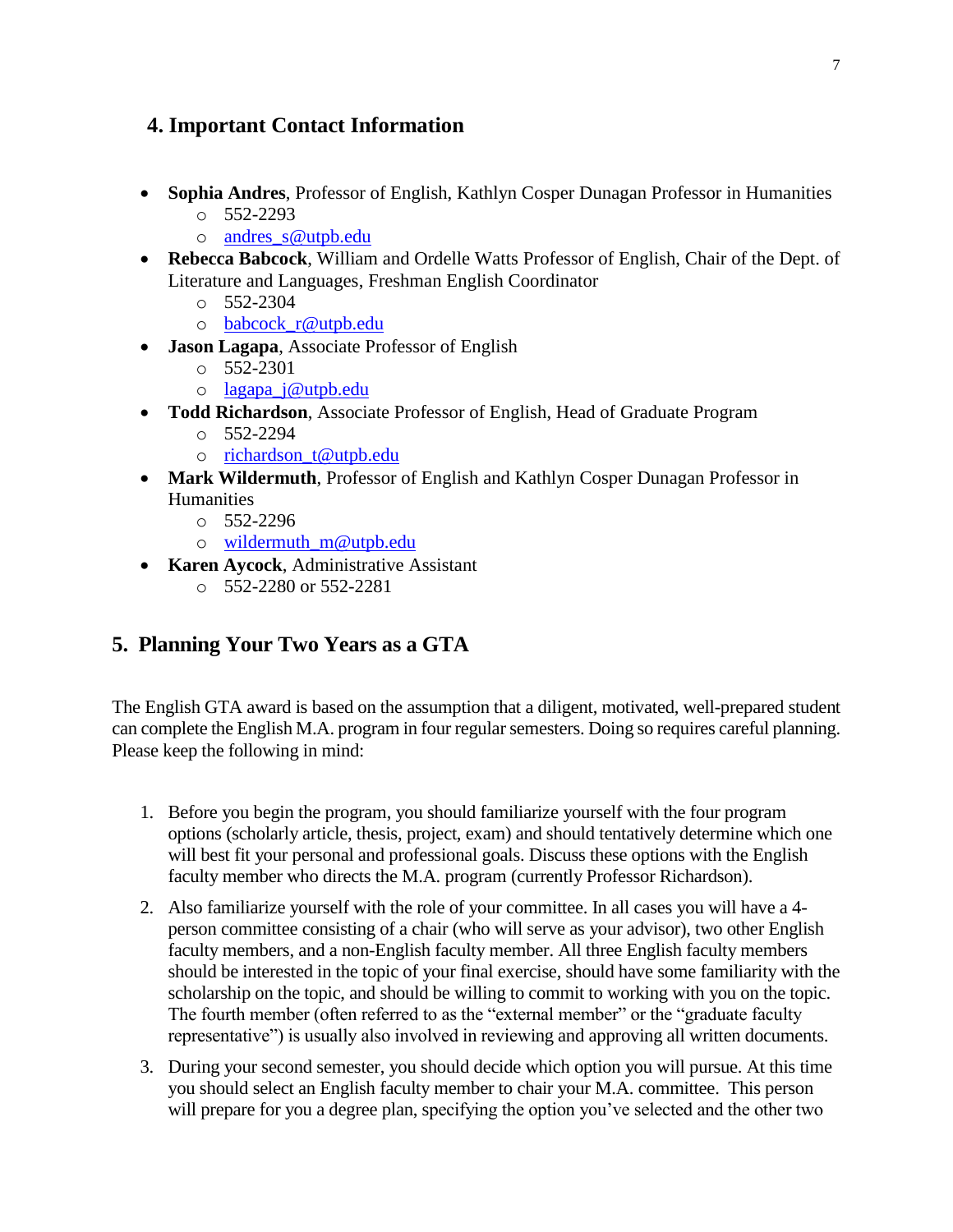English faculty members you wish to have on your committee. (You may also request a specific non-English faculty member as the "external member"; if you do not, the Graduate Studies Office will assign someone.)

- 4. During the summer after your second semester, you should begin work on the option you select.
	- a. If you select either the thesis, article or project option, you should draft a prospectus, have your committee chair review it, and revise it as necessary; ideally you will also secure the approval of the other committee members at this time. This is a crucial step. All committee members need to review and approve the prospectus very early in the process**.** A copy of the approved prospectus will be placed in your file. You should also get a good start on your research and writing. It is also a good idea to request a meeting of your committee to discuss the prospectus.
	- b. If you select the exam option, you should consult with your committee chair to determine your three exam areas; with each respective faculty member's guidance you should also develop a reading list for each area and begin reading/reviewing. Each of your committee members will be responsible for guiding you through one of your exam areas.
- 5. During your third semester
	- a. For the thesis option, enroll in three thesis hours (plus six other hours of course work) and commit yourself to completing by the end of the semester a draft that meets the expectations of your committee chair.
	- b. For the project or article option, you may enroll in three directed-reading hours (plus six other hours of course work); you should commit yourself to completing by the end of the semester a draft of the Research Report or article that meets the expectations of your committee chair.
	- c. For the exam option, you should enroll in three directed-reading hours (plus six other hours of course work) and should commit yourself to completing most of the preparation for your exam. (Such preparation usually includes meeting frequently with each English faculty committee member.)
	- d. For the portfolio option, enroll in nine hours of regular course work.

See the Head of the English Graduate Program for additional information on each option.

- 6. During your fourth semester
	- a. For the thesis option, enroll in three thesis hours (plus six other hours of

course work) and commit yourself to completing a defensible draft of the thesis (one that has been in principle approved by all committee members) no later than the mid-point of the semester. Early in the semester, determine, with your committee chair, a schedule for completing the thesis and taking your oral exam. Be mindful of deadlines—ideally, you will be able to complete the oral exam several weeks before the end of the semester.